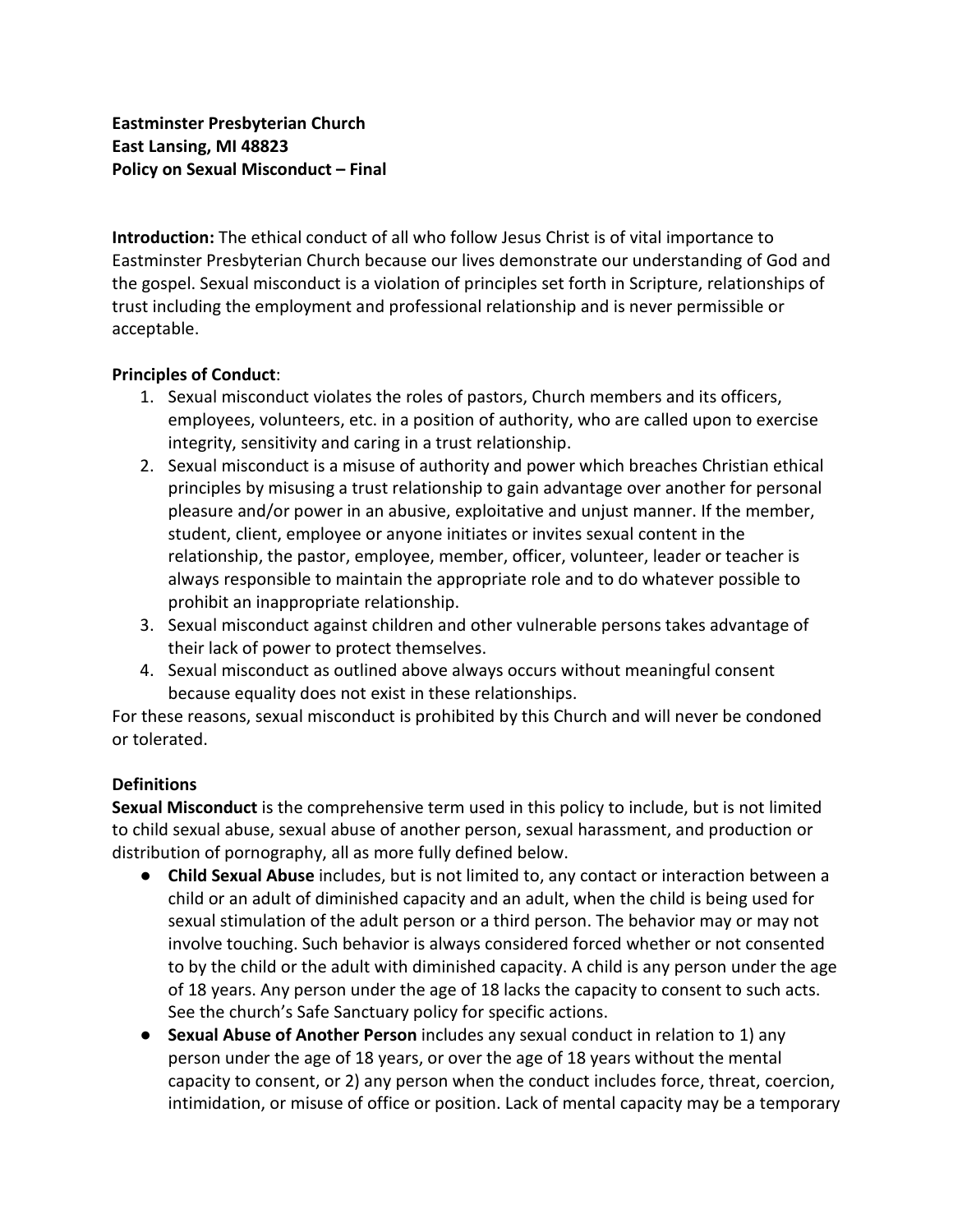incapacity due to the influence of a narcotic or intoxicating substance, or impaired capacity due to psychological, emotional, or spiritual vulnerability (e.g., due to grief resulting from a significant loss). Misuse of office or position refers to sexual conduct committed by one while functioning in relationship to the victim within the context of a ministerial or professional role. Mutual consent is NOT POSSIBLE when one party is a teaching elder/professional lay leader in a pastoral, counseling, employer or leadership position within the Church, related organization, or sponsored activity in which the other party is a parishioner, member, counselee, employee or participant, OR when one of the parties is a child or an adult of diminished capacity. Wherever a ministerial or professional relationship exists, it remains the responsibility of the teaching elder or professional to maintain appropriate boundaries and to decline to engage in a sexual relationship.

- **Sexual Harassment** includes unwelcome sexual advances, request for sexual favors and other verbal or physical conduct of a sexual nature when:
	- $\circ$  This conduct explicitly or implicitly affects an individual's employment, unreasonably interferes with an individual's work performance, creates an intimidating, hostile or offensive work environment or reduces the opportunity to worship and participate in Church-related activities.
	- $\circ$  Submission to or rejection of such conduct is used as the basis for employment decisions affecting such an individual;
	- o An individual is subjected to unwelcome sexual jokes, unwelcome or inappropriate touching, or display of sexual visuals that insult, degrade, and/or sexually exploit men, women, or children.
	- $\circ$  An individual is subjected to homophobia or transphobia, including disclosing a person's sexuality or gender without their consent.
- Production or distribution of **pornography** or of any images of a sexual nature shared without consent of the person(s) in the photo.
- Sexual harassment may occur in person or online (**digitally**).

**Accused**: a person covered by this policy against whom a claim of sexual misconduct is made.

**Reporter**: a person claiming and reporting knowledge of sexual misconduct by a person covered by this policy. The reporter may or may not be a victim of alleged sexual misconduct.

**Victim**: a person, whether or not a member of Eastminster Presbyterian Church, who allegedly has been directly injured or harmed by the alleged sexual misconduct of a person covered by this policy.

**Persons covered by this policy:** Persons covered by and expected by Eastminster Presbyterian Church to adhere to this policy are persons under its jurisdiction through the authority of the Constitution of the Presbyterian Church, USA, others under its oversight or serving the church in any way. They include: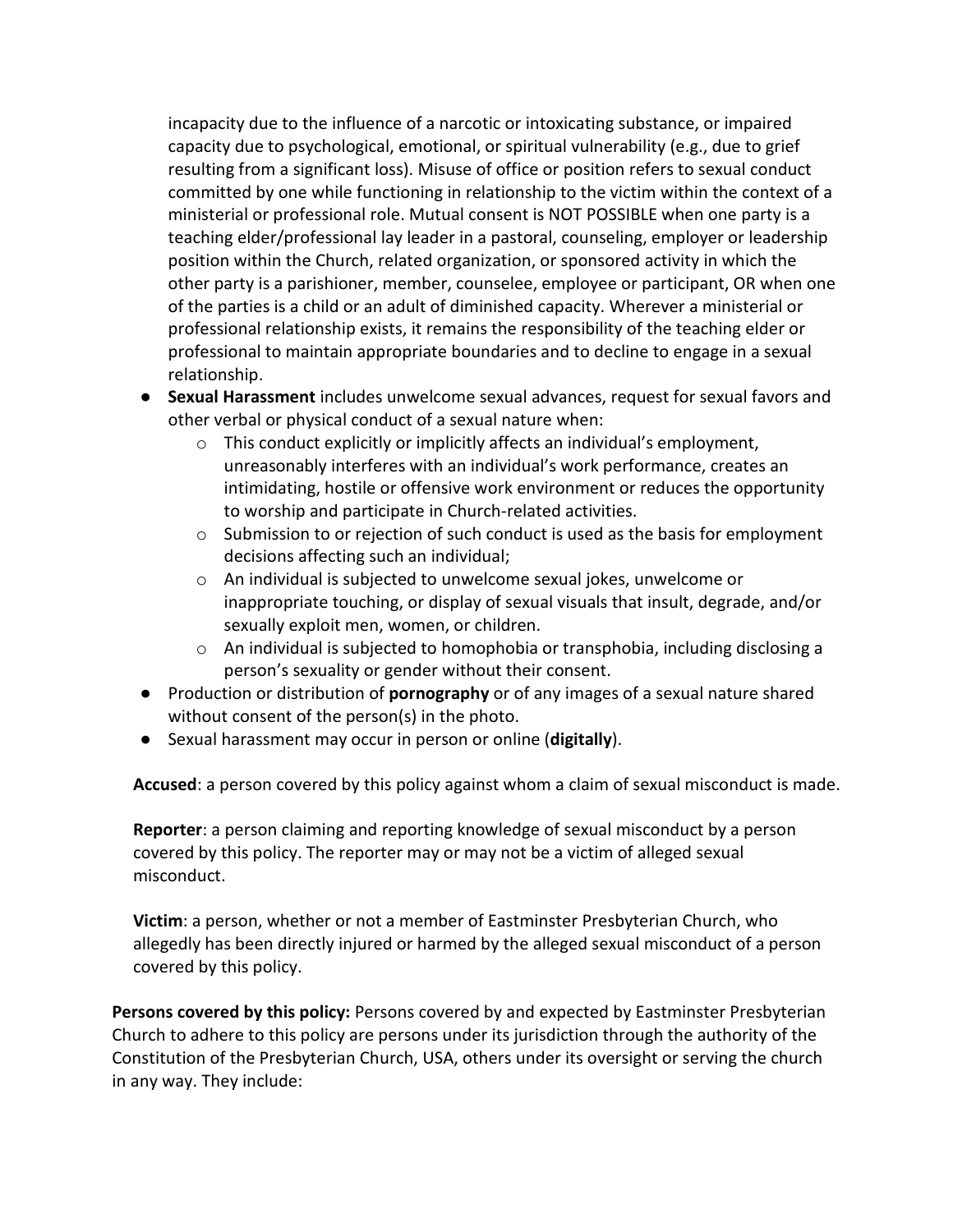- 1. Although the pastor is a member of the Presbytery of Lake Michigan and under its original jurisdiction in all matters of discipline, he/she/they are expected to adhere to the intent and purpose of this policy while serving the Church.
- 2. Members of this Church, with whom the Session has original jurisdiction in all matters of discipline and to whom the Book of Order (Rules of Discipline) apply.
- 3. All Church employees.
- 4. Volunteers and others, who are not members, acting on behalf of the Church.
- 5. All persons having contact with those listed above.

**Hiring and Recruitment**: To provide an environment free from the threat and injury associated with sexual misconduct, staff members and those recruiting volunteer teachers, leaders, nursery attendants, helpers, etc. shall include the following in their hiring.

**Reporting**: Reports of sexual misconduct are serious and are to be acted upon immediately by those who receive them. Anyone receiving a report of sexual misconduct by anyone covered by this policy must direct the reporter to:

- 1. The Stated Clerk of the Presbytery in the case of a pastor.
- 2. The Pastor Head of Staff and the Clerk of Session in the case of a Church employee, Church member and in all other cases.

A written report of the sexual misconduct must be made by either the alleged victim or the reporter, if different from the alleged victim. All reports will be treated with confidentiality. The report will include the date of the incident, the time, the alleged Victim and Accused, and a description of what happened.

The Book of Order (Rules of Discipline) and the Sexual Misconduct Policy of the Presbytery of Lake Michigan are the references that will be followed for alleged offenses by members of the Church. Sexual misconduct may be a violation of work rules and therefore the basis for discipline up to and including discharge. It may be a crime and subject to civil or criminal prosecution.

## **Policy Distribution, Information, Education & Training**

- This policy shall be distributed to the pastor, staff members, elders, and deacons. Each person who receives a copy will be required to sign a written acknowledgement indicating that they have received the policy and agree to conduct themselves in accordance with it. The signed acknowledgements shall be retained in a file in the Church. Session or their representative is responsible to assist all persons who need aid to interpret or implement the policy.
- This policy shall be given to all reporters, alleged victims of sexual misconduct and accused.
- This policy shall be posted on Eastminster's website [\(www.eastminsterchurch.org\)](http://www.eastminsterchurch.org/).
- A brief overview of the policy plus a link to the entire policy shall be included in Eastminster's annual report and in the application for community members to use Eastminster facilities. Suggested overview: Sexual misconduct, including but not limited to child sexual abuse, sexual abuse of another person, sexual harassment, and